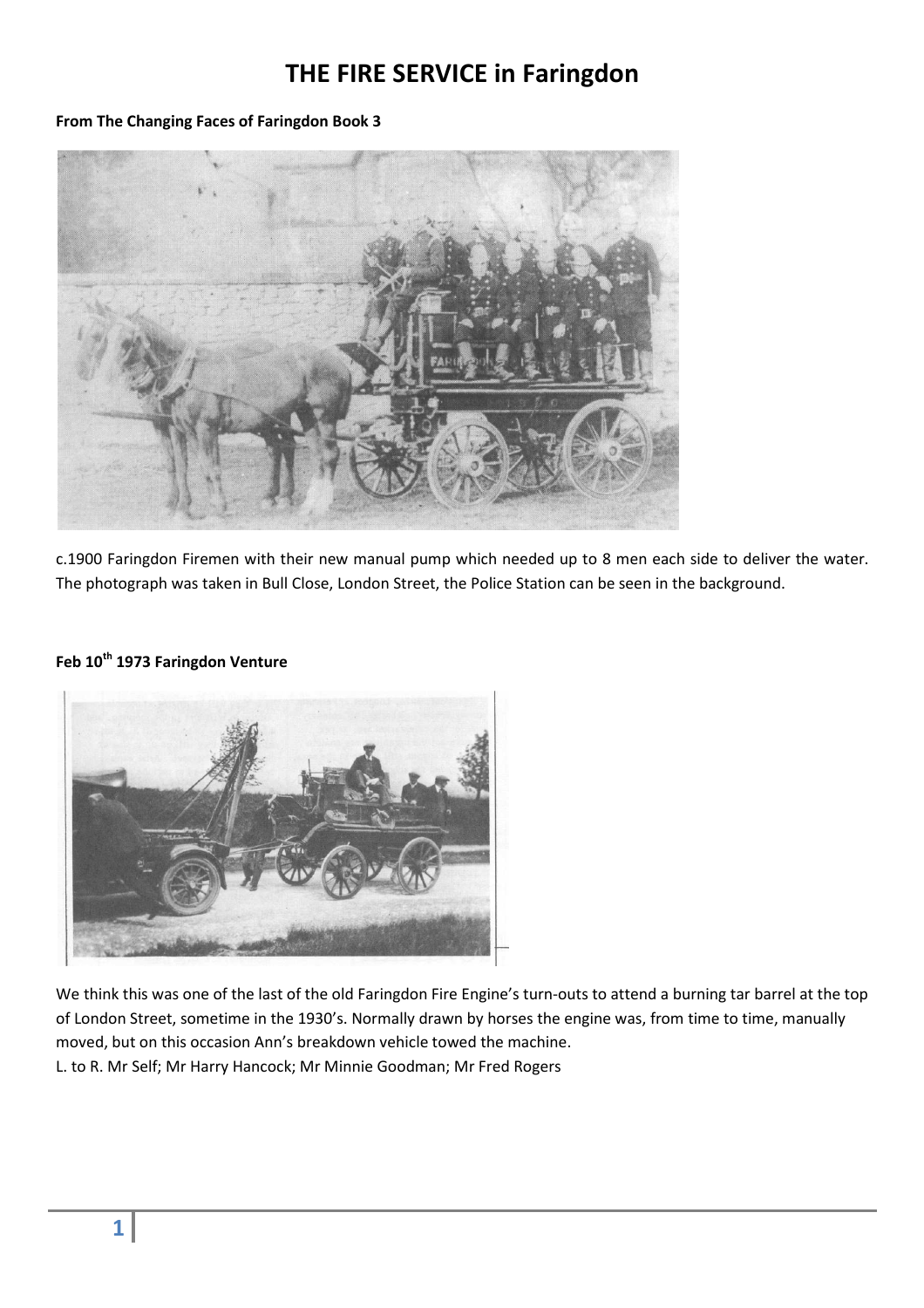## **Always Ready**

First, a little of its history & of its development in Faringdon. To get the facts on this our reporter contacted Mr Sid Taylor who, in 1965, retired after 35 years service as a volunteer. Mr Taylor joined the Service in 1930, when Faringdon got rid of its manual pump & received its first motorised vehicle. In those days the Brigade was run by the Rural District Council under the leadership of Captain Self & Sub-Captain Charlie Smith.



In the days of the manual pump, when attending a fire, volunteers from among the bystanders were pressed into service to operate the pump, 14 men being needed, 7 for each side of the pump arms. The Brigade received its first motor vehicle in 1930 & then moved to a Fire Station in Bromsgrove.



L. to R. Back:- Dick Goddard; Sid Taylor; Herby Page; Archie Townsend; Mike Tucker. Front standing:- Charlie Smith, Captain; --- Drewett; H. Hunt; W. Busby; Chris Grey; Freddie Rogers. Sitting:- Wilf Mulford, driver.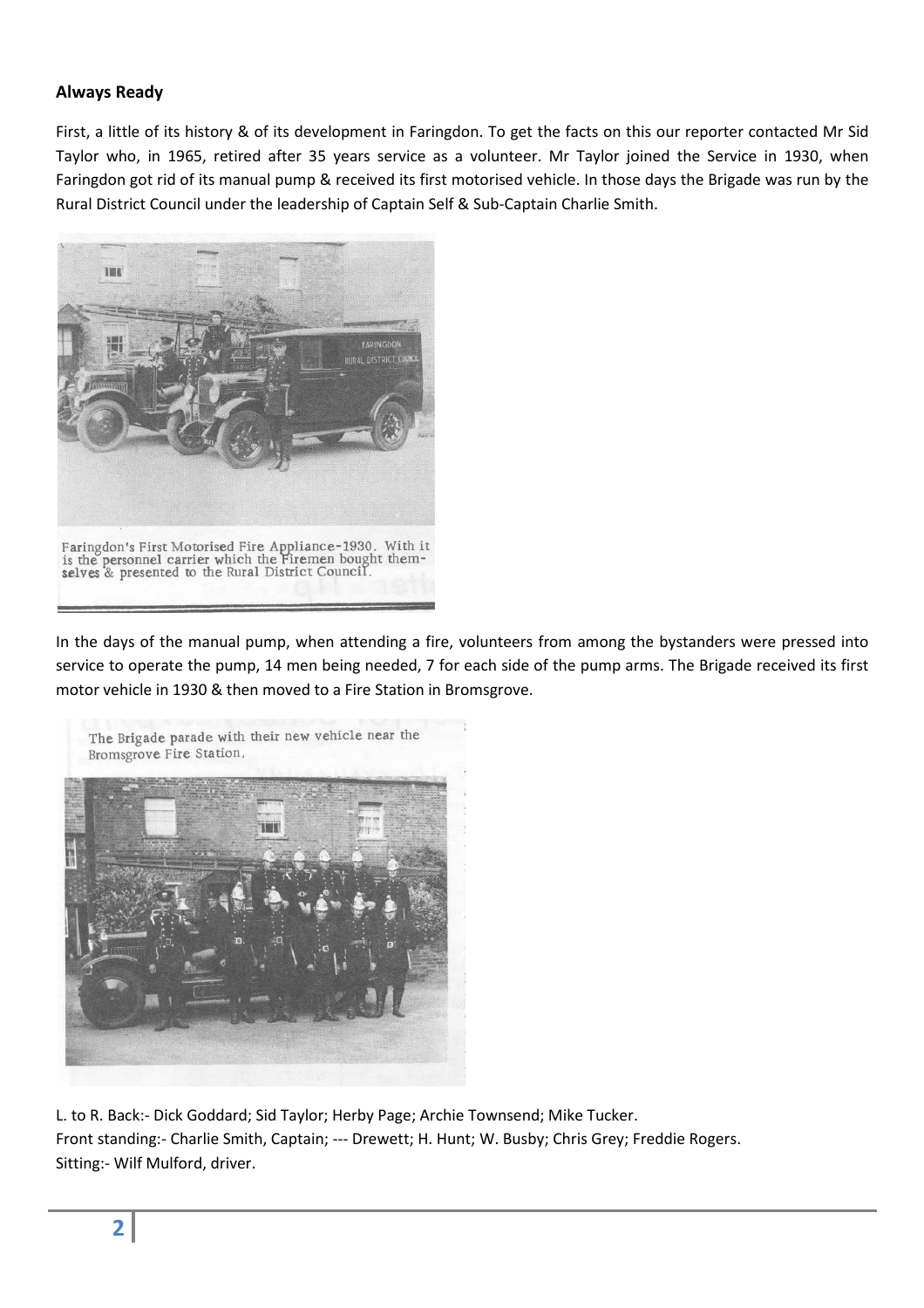Previous to this the manual pump had been kept under the Town Hall – the pump in one bay & an ambulance in the other. In those days, as now, the Firemen were volunteers & were then paid the princely sum of 5/- per quarter for their services. The first fire that the motorised Brigade attended was at Newton House, the home of Sir Leo Page.

At the outbreak of war, in 1939, the Brigade became part of the National Fire Service & included 6 full-time firemen. During the war they attended many calls & fought fires as far afield as Coentry, Bristol, Exeter, London, Avonmouth & Southampton. After the war the Brigade became, for a time, part of the Oxford City Service & then, as it is now, part of the Berkshire & Reading Fire Brigade. At the end of the war also, it reverted to its present system of all parttime firemen.

With the changes in organisation, came changes in titles. Mr Taylor, who had achieved the rank of Fire Captain prior to the war, was known as a Leading Fireman during the N.F.S. period, & after the war, his title changed again to that of Sub-Officer. This is the title by which the Officer-in-Charge of the Fire Station is known now.

Asked which he thought was the most difficult fire that he had ever attended, Mr Taylor said that it was undoubtedly a fire in a timber yard in Bristol during the Blitz, when it was so cold that the water from the hoses froze.

The Brigade had similar experiences in February 1947 when, within the space of a week, they dealt with fires at the Royal Military College, Shrivenham & at Goodfellows House, Filkins, former home of Sir Stafford Cripps. A report on the latter fire says 'Firemen's uniforms became encased with ice despite the fierce heat, & hose pipes were quickly frozen to the ground@. But at least they were not fighting these last two fires under a hail of bombs.

One of the most difficult fires the Brigade had to deal with since the war was at Coleshill House on 22<sup>nd</sup> September 1952. First on the scene was the Faringdon appliance, & firemen were showered with molten lead as they fought their way into the house. Eventually, the last three firemen to leave the building had too jump from the first floor. Operations here were severally hampered by the fact that the nearest water supply was the lake three quarters of a mile from the house.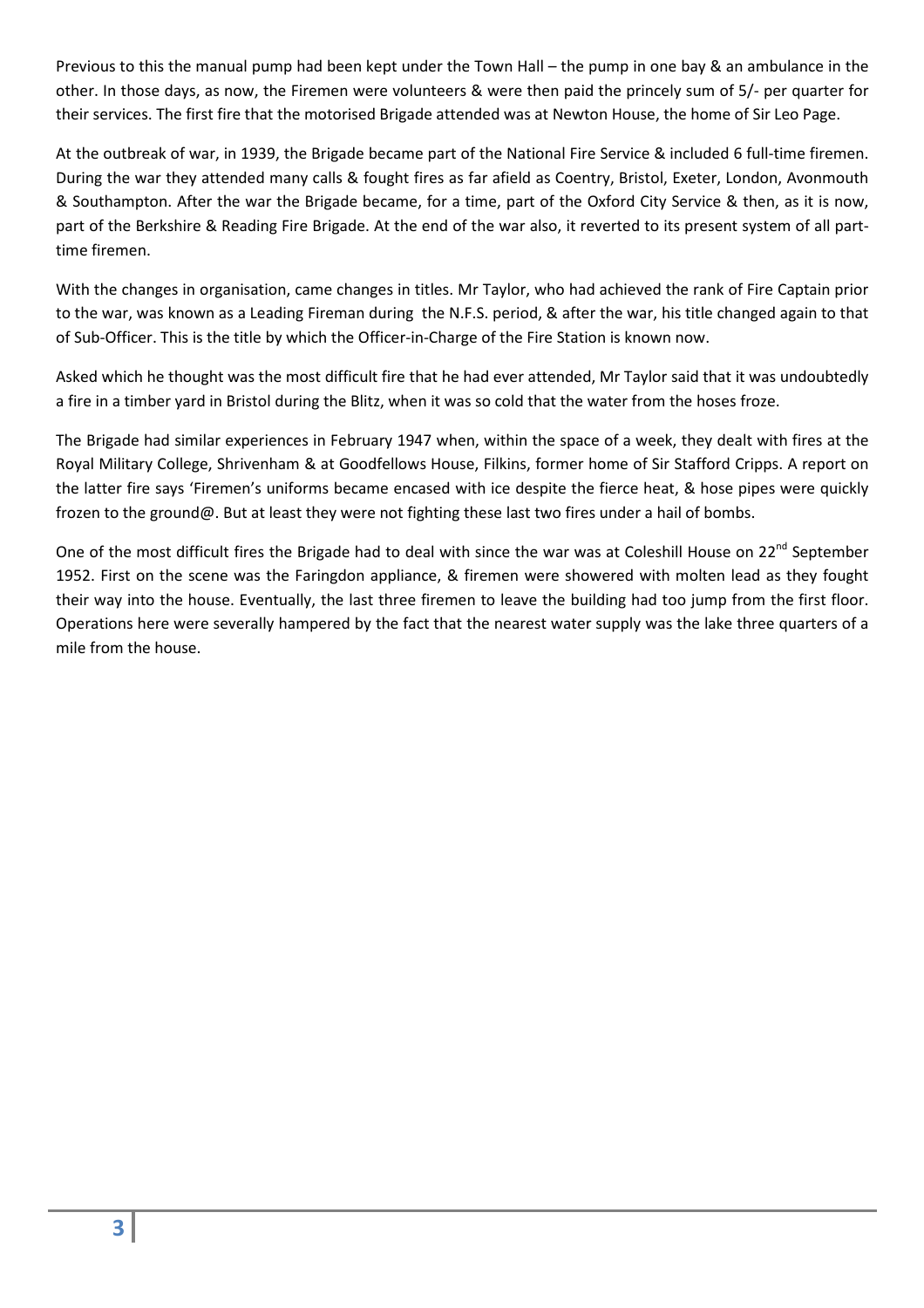VICE AUDUL LIIC SLAC UP



A smart turn-out and intense conentration during a drill practice in the grounds of Faringdon House.



When a new man joins the force he first does 8 hours Basic Training & then he has to pass a test before he is allowed to ride to a fire. Then he has to put in 20 hours full-time duty at Didcot or Reading, usually on Sundays. This is followed by another 3 Sundays spent in Breathing Appliance Training before he is considered to be fully qualified. Even when he reaches this stage, he has to continue further training during the rest of his service. Much of this is undertaken at weekends.

The full strength of the Faringdon Station is 12 men. They are equipped with 2 appliances – the one shown above & a personnel carrier/water tender, both of which can carry 400 gallons of water. This is essential in a rural area such as ours when they may have to fight fires far away from any water source.

Firemen, of course, are not only called out to deal with fires. Calls are made upon them frequently to road accidents, where their services are required to extricate people trapped in their shattered vehicles. They had a call of this type recently when they went to Inglesham where one heavy lorry had run into the back of another & the driver of the rear lorry was trapped in his crushed cab. With the opening of the M4 this type of call may be expected more often in the future.

The Faringdon Station, of course, works in close cooperation with other stations from a wide area. If a fire is likely to prove too much for one Station to deal with, then other Stations may be alerted & called upon when necessary. Similarly Faringdon Station may be called to fires outside their normal area.